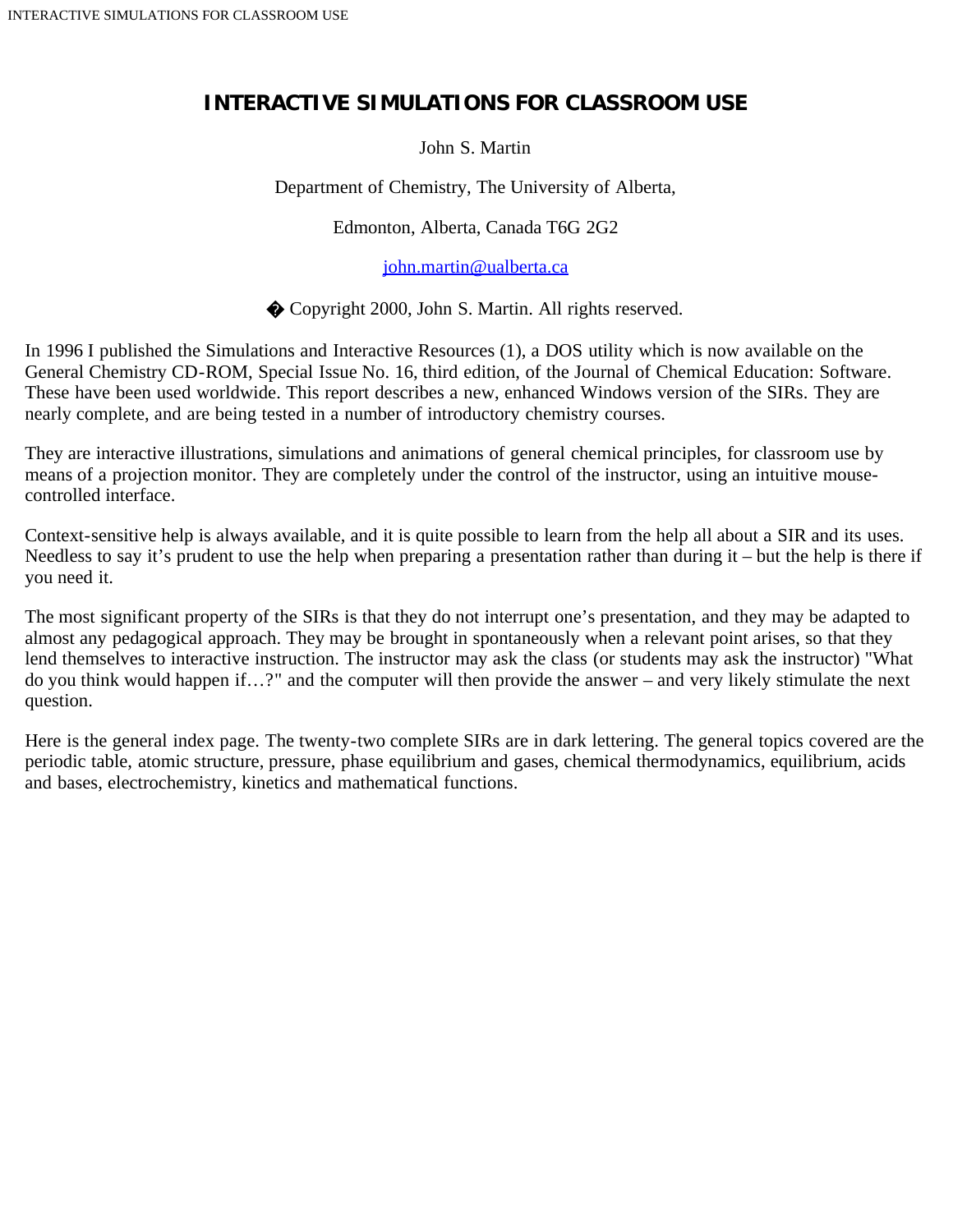fig1.jpg (88356 bytes)

| Windows-based "Smart Instructor's Resources"<br>by John S. Martin, University of Alberta |                     |                       |                       |
|------------------------------------------------------------------------------------------|---------------------|-----------------------|-----------------------|
|                                                                                          | a. SIR PERIODIC     | b. SIR ORBITAL        | c. SIR ATOMIC         |
|                                                                                          | d. SIR TORR         | e. SIR EBULLIENT      | f. SIR IDEAL          |
|                                                                                          | g. SIR DALTON       | h. SIR CALORIC        | <b>i. SIR ENTROPY</b> |
|                                                                                          | <b>j. SIR REACT</b> | <b>k. SIR DYNAMIC</b> | $L$ SIR Q             |
|                                                                                          | m. SIR K            | n. SIR TITRATE        | <b>6 SR UNKNOWN</b>   |
|                                                                                          | p. SIR BUFFER       | q. SIR POLARITY       | r. SIR FARADAY        |
|                                                                                          | s. SIR VOLTA        | t. SIR RATE           | <b>u. SP INITIAL</b>  |
|                                                                                          | v. SIR ISOLATE      | w. SIR SEQUENT        | <b>x. SIR GRAPHIC</b> |
| CLICK HERE FOR AN<br><b>ANALYTIC INDEX</b>                                               |                     |                       |                       |

Though the Windows SIRs are still incomplete, the finished ones have been and are being tested by my colleagues here and elsewhere. Student response has been consistently enthusiastic.

If you would like to try them, please e-mail me at the above address on page 1. I would expect that anyone receiving a trial copy would let me know what works and what doesn't. The more testing these SIRs receive, the better they will be when they are finally published.

## **Acknowledgements**

I have received much help and advice from Ed Blackburn of the Faculte St-Jean, University of Alberta who also has posted this material, and from Ken Newman of King's University College, John Washington of Concordia College, Loretta Jones and Christine Gaudinski of the University of Northern Colorado. I particularly thank Prof. J. J. Lagowski of the University of Texas, whose support and encouragement prompted me to start this project eight years ago.

## **Bibliography**

1. Martin, J. S. SIRS III: Simulations and Interactive Resources. *J. Chem. Educ. Software*, **1996**, *9B*, No. 2.

[Click to see the analytic index, which lets you find SIRs relevant to various topics](http://www.files.chem.vt.edu/confchem/2000/b/martin/webconfchem/Webcc2.html)

[Click to see how you might use SIR DYNAMIC to model the approach to equilibrium](http://www.files.chem.vt.edu/confchem/2000/b/martin/webconfchem/Webcc3.html)

[Click to see how you may use SIR Q to follow real reactions to equilibrium](http://www.files.chem.vt.edu/confchem/2000/b/martin/webconfchem/Webcc4.html)

[Click to see how you may use SIR Q to discover the law of mass action](http://www.files.chem.vt.edu/confchem/2000/b/martin/webconfchem/Webcc5.html)